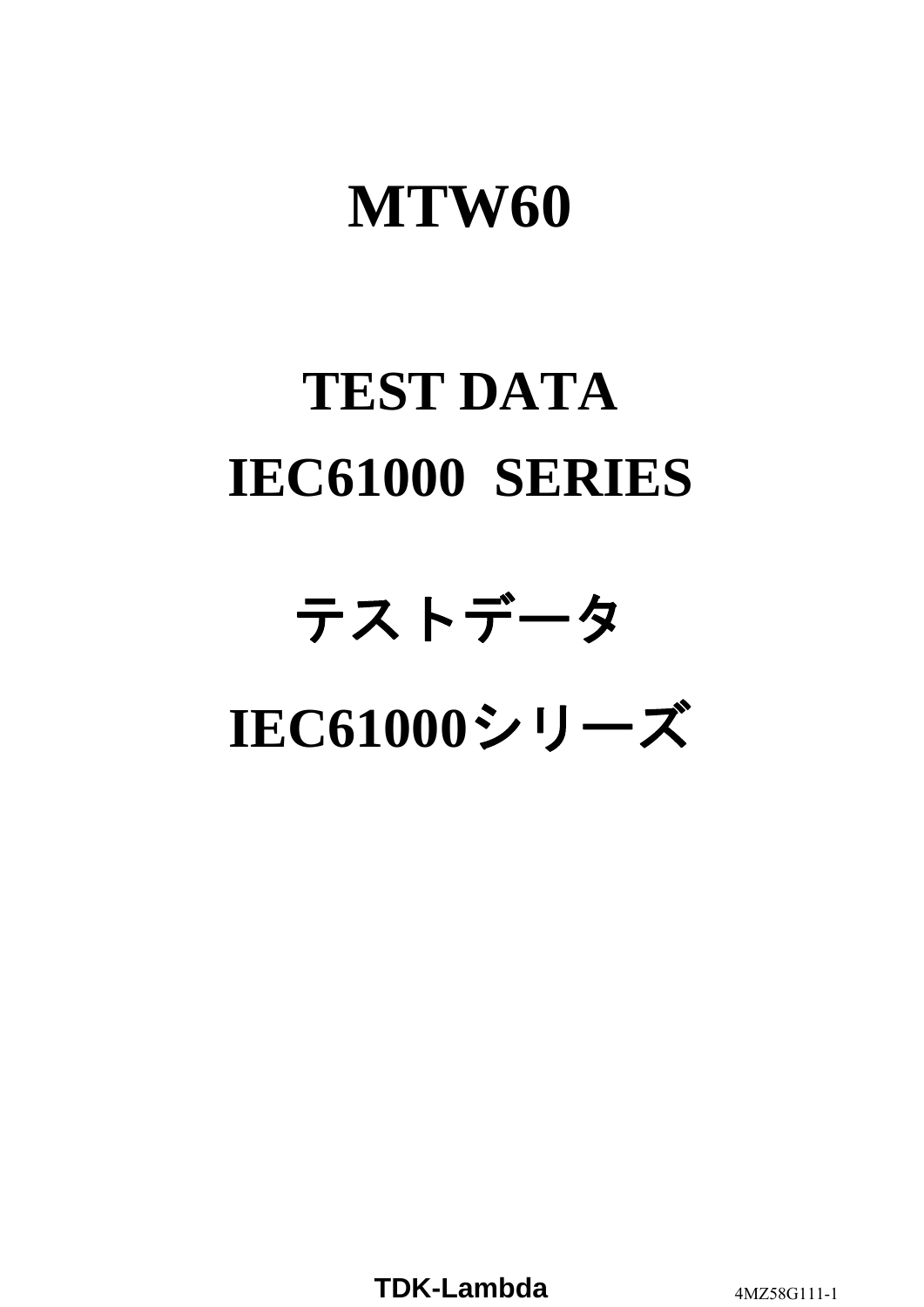#### **MTW60**

#### **I N D E X**

| 1.静電気放電イミュニティ試験<br>Electrostatic Discharge Immunity Test (IEC61000-4-2)                                                                    |  |
|--------------------------------------------------------------------------------------------------------------------------------------------|--|
| 2. 放射性無線周波数電磁界イミュニティ試験 ································ R-2<br>Radiated Radio-Frequency Electromagnetic Field Immunity Test (IEC61000-4-3) |  |
| 3.電気的ファーストトランジェントバーストイミュニティ試験 ··············· R-3<br>Electrical Fast Transient / Burst Immunity Test (IEC61000-4-4)                        |  |
| 4.サージイミュニティ試験<br>Surge Immunity Test (IEC61000-4-5)                                                                                        |  |
| R-5<br>5.伝導性無線周波数電磁界イミュニティ試験<br>Conducted Disturbances Induced by<br>Radio-Frequency Field Immunity Test (IEC61000-4-6)                    |  |
| Power Frequency Magnetic Field Immunity Test (IEC61000-4-8)                                                                                |  |
| $R-7$<br>7. 電圧ディップ、瞬停イミュニティ試験<br>Voltage Dips, Short Interruptions Immunity Test (IEC61000-4-11)                                           |  |

使用記号 Terminology used

| FG    | .        | フレームグラウンド              | Frame GND  |
|-------|----------|------------------------|------------|
| L     | .        | ライブライン                 | Live line  |
| N     | .        | ニュートラルライン Neutral line |            |
| $\pm$ | .        | 接地                     | Earth      |
| $+V$  | .        | +出力                    | $+$ Output |
| $-V$  | $\cdots$ | - 出力                   | - Output   |

※ 弊社標準測定条件における結果であり、参考値としてお考え願います。

Test results are reference data based on our standard measurement condition.

# **TDK-Lambda**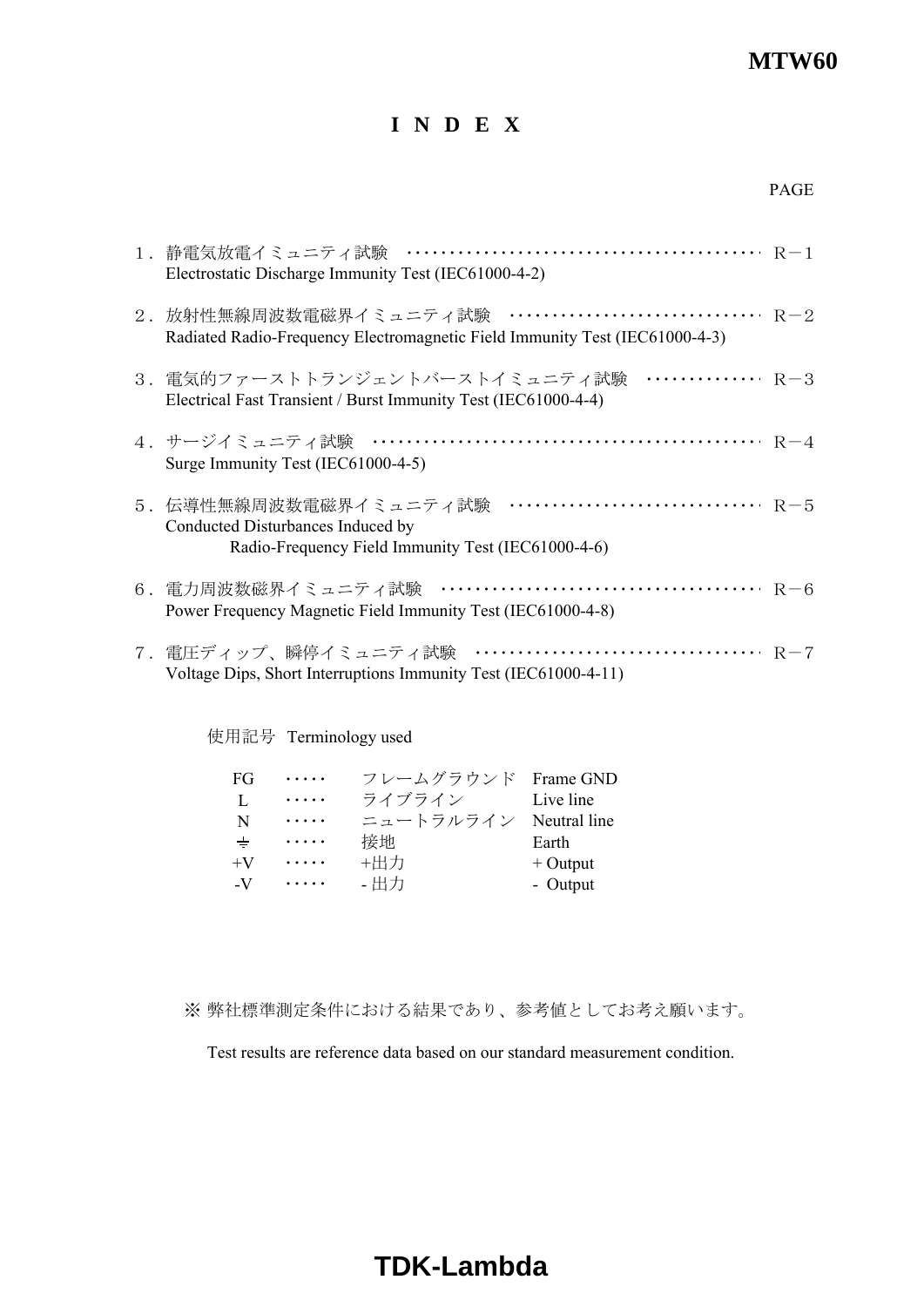## 1. 静電気放電イミュニティ試験

#### **Electrostatic Discharge Immunity Test (IEC61000-4-2)**

#### MODEL : MTW60

#### **(1)** 使用計測器 **Equipment Used**

| 静電気試験機               |                                    | :ESS-2000 (Noiseken) |
|----------------------|------------------------------------|----------------------|
|                      | Electro Static Discharge Simulator |                      |
| 放電抵抗                 | :330 $\Omega$                      | 静電容量 :150pF          |
| Discharge Resistance |                                    | Capacity             |

#### **(2)** 試験条件 **Test Conditions**

| ・入力電圧                      | $:100,230$ VAC  | ・出力電圧              | :定格          |
|----------------------------|-----------------|--------------------|--------------|
| Input Voltage              |                 | Output Voltage     | Rated        |
| ・出力電流                      | $:0\%$ , 100%   | ・極性                | $;+,--$      |
| <b>Output Current</b>      |                 | Polarity           |              |
| ・試験回数                      | :10回            | ・放電間隔              | :>1秒         |
| Number of Tests            | 10 times        | Discharge Interval | $>1$ seconds |
| ・周囲温度                      | :25 $\degree$ C |                    |              |
| <b>Ambient Temperature</b> |                 |                    |              |

#### **(3)** 試験方法及び印加箇所 **Test Method and Device Test Point**

Contact Discharge FG , Screw

 接触放電 :FG、供試体ネジ部 気中放電 :入出力端子(L, N, +V, -V) Air Discharge Input and Output terminal  $(L, N, +V, -V)$ 



#### **(4)** 判定条件 **Acceptable Conditions**

- 1. 入力再投入を必要とする一時的な機能低下のない事 Must not have temporary function degradation that requires input restart.
- 2. 試験後の出力電圧は初期値から変動していない事

The output voltage must be within the regulation of specification after the test.

3. 発煙・発火のない事

Smoke and fire are not allowed.

#### **(5)** 試験結果 **Test Result**

| $\sim$ 000 avoided     |             |                         |                   |             |                         |
|------------------------|-------------|-------------------------|-------------------|-------------|-------------------------|
| Contact Discharge (kV) |             | MTW60-51212 MTW60-51515 | Air Discharge(kV) |             | MTW60-51212 MTW60-51515 |
|                        | <b>PASS</b> | <b>PASS</b>             |                   | <b>PASS</b> | <b>PASS</b>             |
|                        | <b>PASS</b> | <b>PASS</b>             |                   | <b>PASS</b> | <b>PASS</b>             |
|                        | <b>PASS</b> | <b>PASS</b>             |                   | PASS        | PASS                    |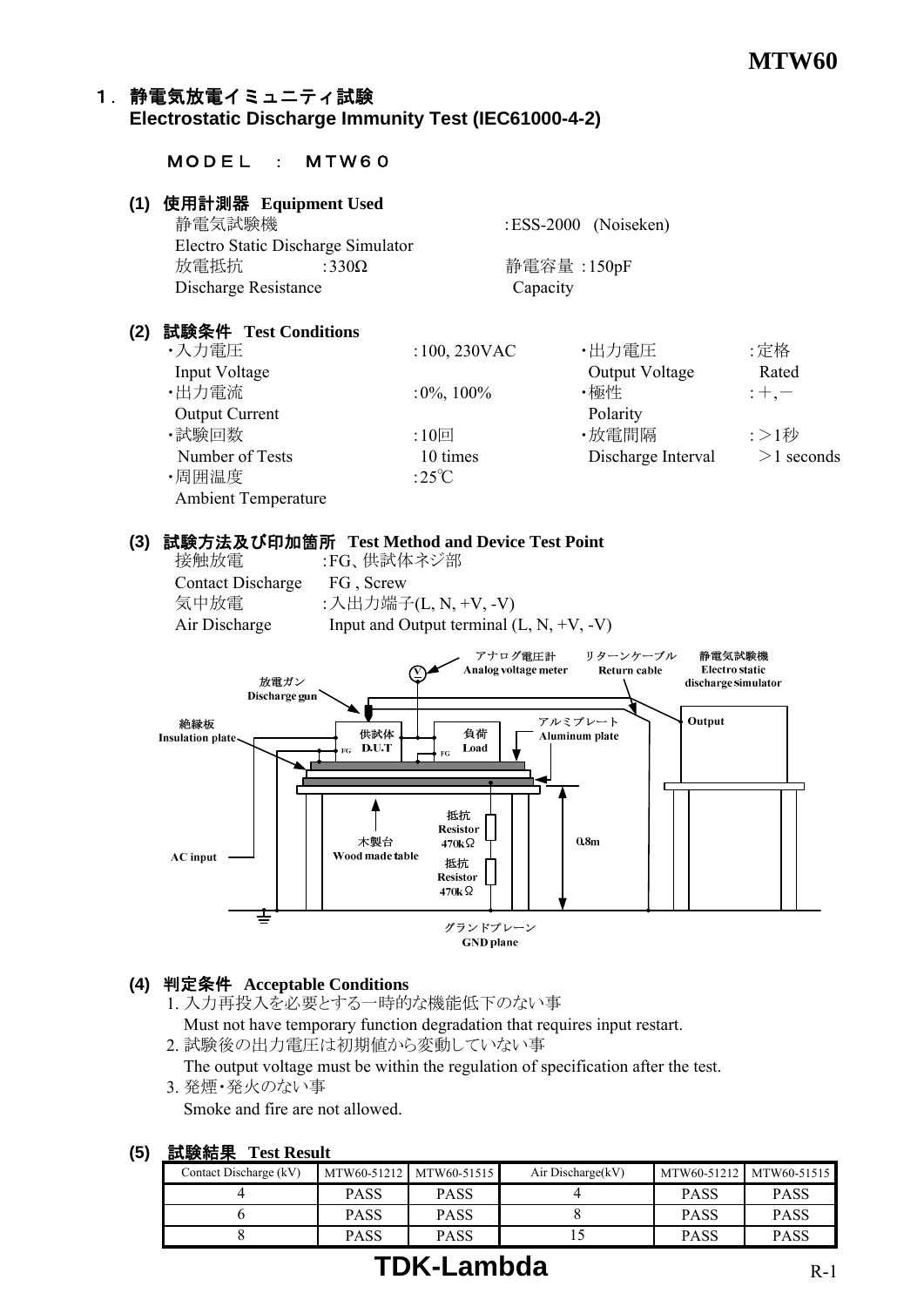# 2. 放射性無線周波数電磁界イミュニティ試験

#### **Radiated Radio-Frequency Electromagnetic Field Immunity Test (IEC61000-4-3)**

#### **(1)** 使用計測器 **Equipment Used** シグナルジェネレータ Signal Generator :N5181A (Agilent) パワーアンプシステム Power Amplifier System :CBA 1G-250 (Teseq) :AS0104-55/55 (Milmega) 電界センサ Electric Field Sensor :HI-6005 (Holaday) バイログアンテナ Bilog Antenna :VULP9118E (Schwarzbeck) :3117 (ETS Lindgren) **(2)** 試験条件 **Test Conditions** ・入力電圧 :100, 230VAC ・出力電圧 :定格 Input Voltage Rated ・出力電流 :0%, 100% ・振幅変調 :80%, 1kHz Output Current **Amplitude Modulated** Amplitude Modulated  $\cdot$ 偏波 :水平、垂直 ・周囲温度 :25℃ Wave Angle **Horizontal and Vertical** Ambient Temperature ・スイープコンディション :1.0%ステップ、0.5秒保持 ・・・・・・・・・ ・ 距離 ・・・・ :3.0m Sweep Condition 1.0% step up, 0.5 seconds hold Distance ・試験方向 :上下、左右、前後 Test Angle Top/Bottom, Both Sides, Front/Back •電磁界周波数 :80~1000MHz , 1.4~2.0GHz , 2.0~2.7GHz

#### Electromagnetic Frequency

MODEL : MTW60

#### **(3)** 試験方法 **Test Method**



#### **(4)** 判定条件 **Acceptable Conditions**

- 1. 試験中、5%を超える出力電圧の変動のない事 The regulation of output voltage must not exceed 5% of initial value during test.
- 2. 試験後の出力電圧は初期値から変動していない事 The output voltage must be within the regulation of specification after the test.
- 3. 発煙・発火のない事

Smoke and fire are not allowed.

#### **(5)** 試験結果 **Test Result**

| Radiation Field Strength (V/m) | Electromagnetic Frequency | MTW60-51212 |
|--------------------------------|---------------------------|-------------|
|                                | $2.0 \sim 2.7$ GHz        | <b>PASS</b> |
|                                | $1.4\sim2.0$ GHz          | <b>PASS</b> |
|                                | $80 \sim 1000 \text{MHz}$ | <b>PASS</b> |

# **TDK-Lambda** R-2

reduce floor reflections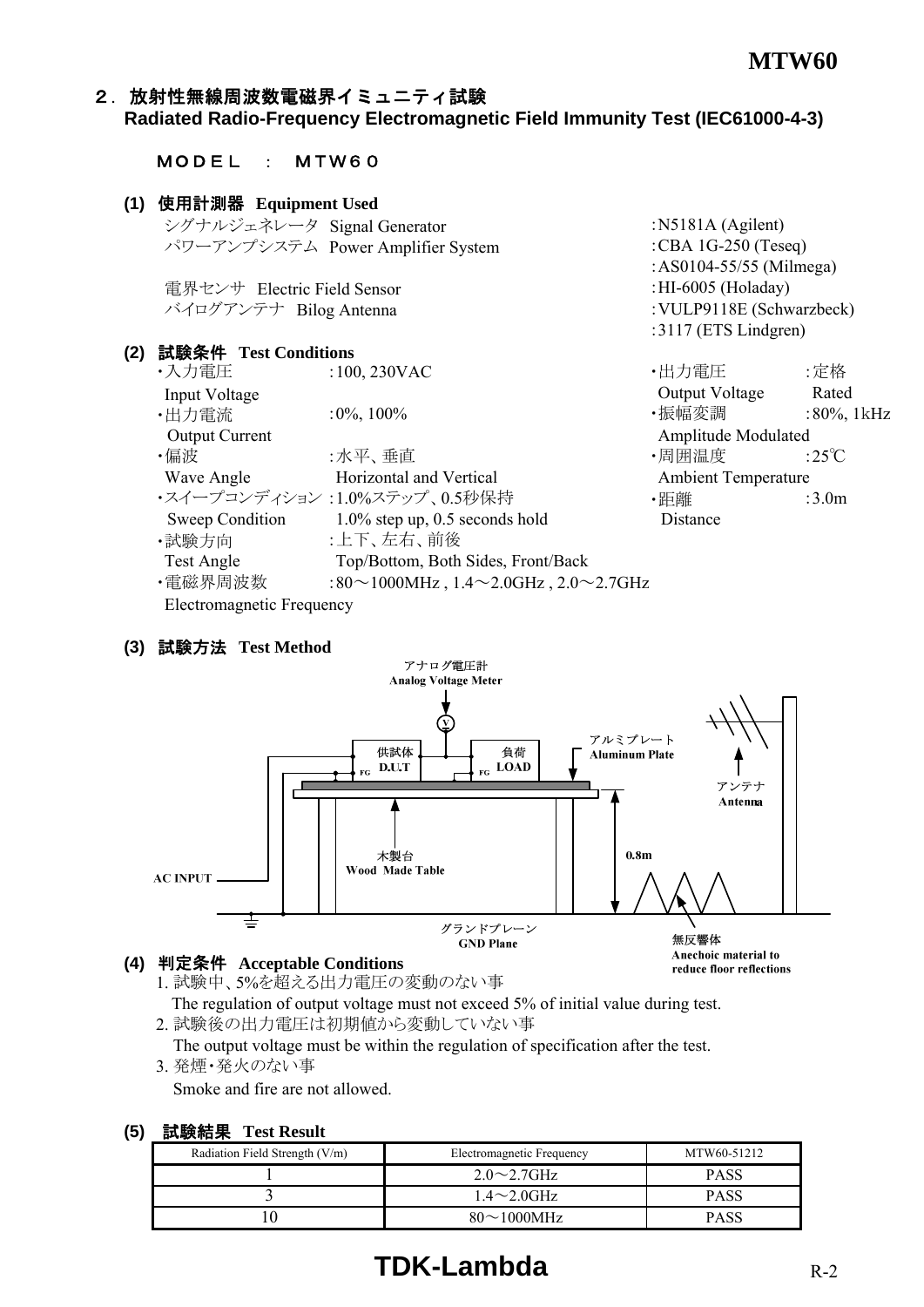#### 3.電気的ファーストトランジェントバーストイミュニティ試験 **Electrical Fast Transient / Burst Immunity Test (IEC61000-4-4)**

#### MODEL : MTW60

#### **(1)** 使用計測器 **Equipment Used**

EFT/B発生器 :FNS-AX II (Noiseken) EFT/B Generator

#### **(2)** 試験条件 **Test Conditions**

| ・入力電圧                 | :100, 230VAC  | ・出力電圧                      | :定格             |
|-----------------------|---------------|----------------------------|-----------------|
| Input Voltage         |               | Output Voltage             | Rated           |
| ·出力電流                 | $:0\%$ , 100% | ・試験時間                      | :1分間            |
| <b>Output Current</b> |               | <b>Test Time</b>           | 1 minutes       |
| ・極性                   | $;+, -$       | ・周囲温度                      | :25 $\degree$ C |
| Polarity              |               | <b>Ambient Temperature</b> |                 |
| ・試験回数                 | :3回           | ・パルス周波数                    | :5 $kHz$        |
| Number of Tests       | 3 times       | Pulse Frequency            |                 |
| ・バースト期間               | $:15$ msec    | ・パルス個数                     | $:75$ pcs       |
| <b>Burst Time</b>     |               | Number of Pulse            |                 |
| ・バースト周期               | :300 msec     |                            |                 |
| <b>Burst Cycle</b>    |               |                            |                 |

#### **(3)** 試験方法及び印加箇所 **Test Method and Device Test Point**

(N, L, FG), (+V, -V)に印加 Apply to  $(N, L, FG)$ ,  $(+V, -V)$ .



#### **(4)** 判定条件 **Acceptable Conditions**

- 1. 入力再投入を必要とする一時的な機能低下のない事 Must not have temporary function degradation that requires input restart.
- 2. 試験後の出力電圧は初期値から変動していない事

 The output voltage must be within the regulation of specification after the test. 3. 発煙・発火のない事

Smoke and fire are not allowed.

| 試験結果 | <b>Test Result</b>              |      |
|------|---------------------------------|------|
|      | $T_{\alpha\alpha}$ Valtage (IV) | MTWL |

| ----------        |             |             |
|-------------------|-------------|-------------|
| Test Voltage (kV) | MTW60-51212 | MTW60-51515 |
|                   | <b>PASS</b> | <b>PASS</b> |
|                   | <b>PASS</b> | <b>PASS</b> |
|                   | <b>PASS</b> | PASS        |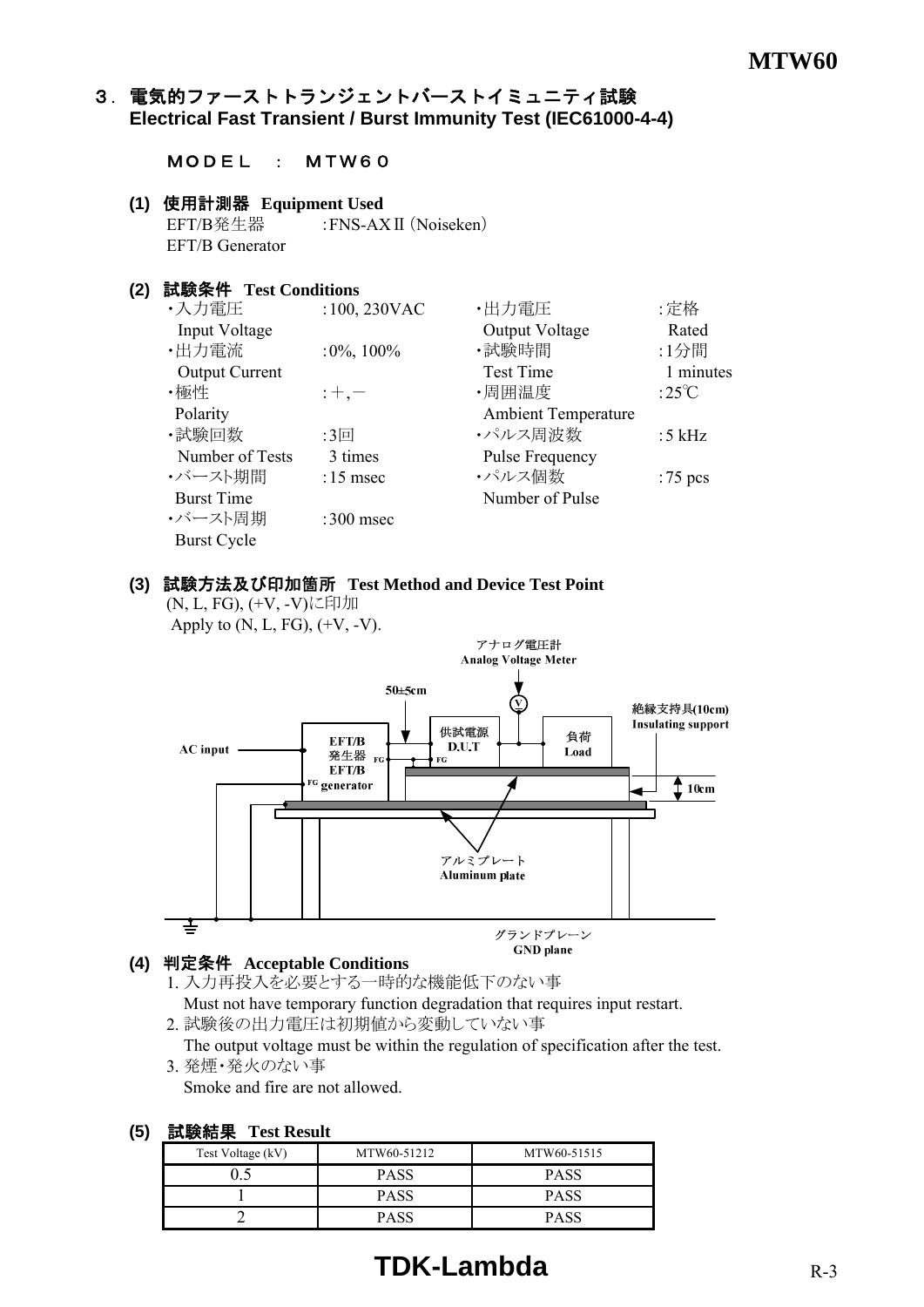#### 4.サージイミュニティ試験 **Surge Immunity Test (IEC61000-4-5)**

#### MODEL : MTW60

#### **(1)** 使用計測器 **Equipment Used** サージ発生器 :LSS-15AX (Noiseken) Surge Generator 結合インピーダンス :コモン 12Ω 結合コンデンサ :コモン 9μF Coupling Impedance Common Coupling Capacitance Common  $2\Omega$  20 20  $2\Omega$  20  $2\Omega$   $2\Omega$   $2\Omega$   $2\Omega$   $2\Omega$   $2\Omega$   $2\Omega$   $2\Omega$   $2\Omega$   $2\Omega$   $2\Omega$   $2\Omega$   $2\Omega$   $2\Omega$   $2\Omega$   $2\Omega$   $2\Omega$   $2\Omega$   $2\Omega$   $2\Omega$   $2\Omega$   $2\Omega$   $2\Omega$   $2\Omega$  Normal Normal Normal Normal Normal Normal Normal Normal Normal Normal Normal Normal Normal Normal Normal Normal Normal Normal Normal Normal Normal Normal Normal Normal Normal Normal Normal Normal Normal Normal Normal Norma **(2)** 試験条件 **Test Conditions** •入力電圧 :100,230VAC •出力電圧 :定格 Input Voltage **Containers** Cutton Cutton Cutton Cutton Cutton Cutton Cutton Cutton Cutton Cutton Cutton Cutton Cutton Cutton Cutton Cutton Cutton Cutton Cutton Cutton Cutton Cutton Cutton Cutton Cutton Cutton Cutton Cutton ・出力電流 :0%, 100% ・試験回数 :5回 Output Current Number of Tests 5 times ・極性 :+,- ・モード :コモン、ノーマル Polarity **Mode** Common and Normal Common and Normal ・位相  $:0, 90$  deg  $\qquad \qquad$  ・周囲温度  $:25^{\circ}\text{C}$ Phase Ambient Temperature

#### **(3)** 試験方法及び印加箇所 **Test Method and Device Test Point**

コモンモード (N-FG, L-FG) 及びノーマルモード (N-L) に印加

Apply to Common mode (N-FG, L-FG) and Normal mode (N-L).



#### **(4)** 判定条件 **Acceptable Conditions**

- 1. 入力再投入を必要とする一時的な機能低下のない事
- Must not have temporary function degradation that requires input restart.

2. 試験後の出力電圧は初期値から変動していない事

 The output voltage must be within the regulation of specification after the test. 3. 発煙・発火のない事

Smoke and fire are not allowed.

| Common            |             | Normal            |             |
|-------------------|-------------|-------------------|-------------|
| Test Voltage (kV) | MTW60-51212 | Test Voltage (kV) | MTW60-51212 |
|                   | <b>PASS</b> | 0.:               | <b>PASS</b> |
|                   | <b>PASS</b> |                   | <b>PASS</b> |
|                   | <b>PASS</b> |                   | <b>PASS</b> |
|                   | <b>PASS</b> |                   |             |

#### **(5)** 試験結果 **Test Result**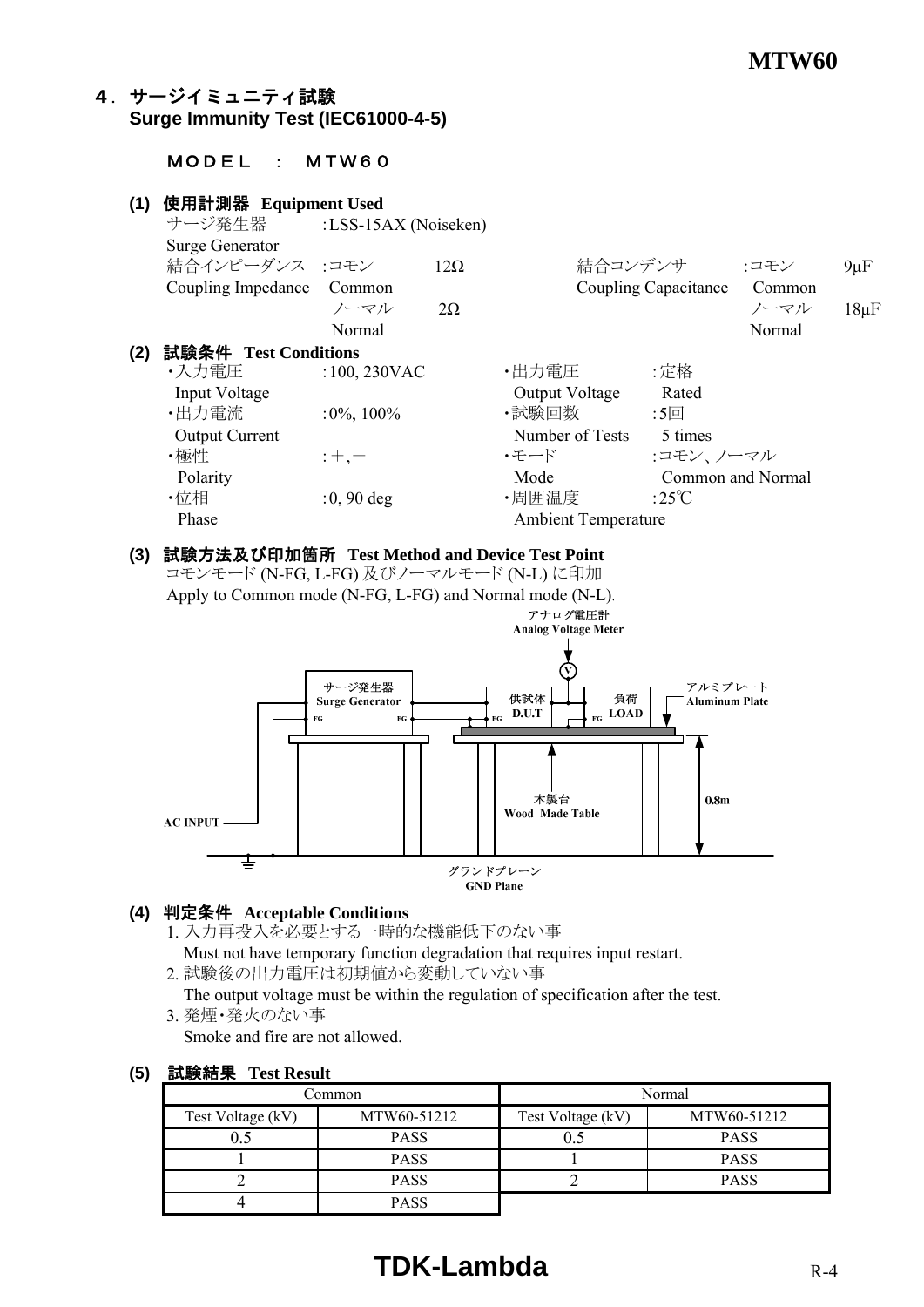#### 5. 伝導性無線周波数電磁界イミュニティ試験 **Conducted Disturbances Induced by Radio-Frequency Field Immunity Test (IEC61000-4-6)**

| 使用計測器 Equipment Used<br>(1)          |                                                       |                           |                                     |
|--------------------------------------|-------------------------------------------------------|---------------------------|-------------------------------------|
| RF パワーアンプ                            |                                                       | : $CBA230M-08D$ (Teseq)   |                                     |
| RF Power Amplifier                   |                                                       |                           |                                     |
| シグナルジェネレータ                           |                                                       | : $N5181A$ (Agilent)      |                                     |
| <b>Signal Generator</b>              |                                                       |                           |                                     |
| 結合/減結合ネットワーク(CDN1)                   |                                                       |                           | : TCDN-801-M2-16 (TOYO Corporation) |
| Coupling De-Coupling Network (CDN1)  |                                                       |                           |                                     |
| 結合/減結合ネットワーク(CDN2)                   |                                                       |                           | : TCDN-801-M3-16 (TOYO Corporation) |
| Coupling De-Coupling Network (CDN2)  |                                                       |                           |                                     |
|                                      |                                                       |                           |                                     |
| 試験条件 Test Conditions<br>(2)<br>・入力電圧 | $:100,230$ VAC                                        | ・出力電圧                     | :定格                                 |
| Input Voltage                        |                                                       | Output Voltage            | Rated                               |
| ・出力電流                                | $:0\%, 100\%$                                         |                           | ・電磁界周波数   :150kHz~80MHz             |
| <b>Output Current</b>                |                                                       | Electromagnetic Frequency |                                     |
| ・周囲温度                                | :25 $\degree$ C                                       |                           |                                     |
| <b>Ambient Temperature</b>           |                                                       |                           |                                     |
| ・スイープ・コンディション<br>Sweep Condition     | :1.0%ステップ、0.5秒保持<br>$1.0\%$ step up, 0.5 seconds hold |                           |                                     |

#### **(3)** 試験方法及び印加箇所 **Test Method and Device Test Point**

(N, L, FG), (+V, -V)に印加 Apply to  $(N, L, FG)$ ,  $(+V, -V)$ .



#### **(4)** 判定条件 **Acceptable Conditions**

1. 試験中、5%を超える出力電圧の変動のない事

 The regulation of output voltage must not exceed 5% of initial value during test. 2. 試験後の出力電圧は初期値から変動していない事

The output voltage must be within the regulation of specification after the test.

3. 発煙・発火のない事

Smoke and fire are not allowed.

| 試験結果<br>(5)<br><b>Test Result</b> |
|-----------------------------------|
|-----------------------------------|

| .                 |             |  |  |  |
|-------------------|-------------|--|--|--|
| Voltage Level (V) | MTW60-51212 |  |  |  |
|                   | <b>PASS</b> |  |  |  |
|                   | <b>PASS</b> |  |  |  |
|                   | <b>PASS</b> |  |  |  |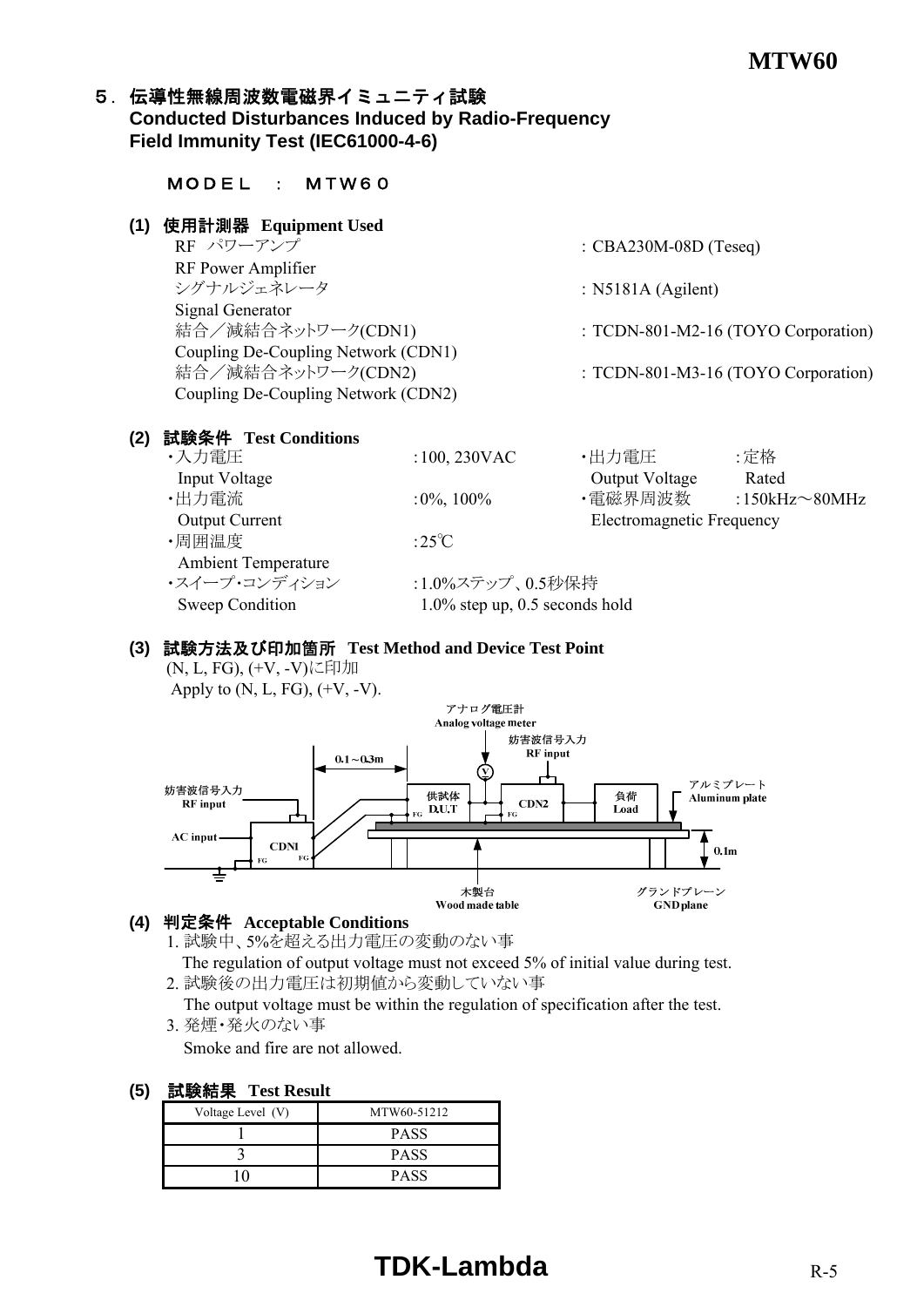#### 6.電力周波数磁界イミュニティ試験 **Power Frequency Magnetic Field Immunity Test (IEC61000-4-8)**

#### MODEL : MTW60

#### **(1)** 使用計測器 **Equipment Used**

ACパワーソース :AA2000XG(Takasago) AC Power Source ヘルムホルツコイル :HHS5215 (Spulen) Helmholts Coil

#### **(2)** 試験条件 **Test Conditions**

•入力電圧 :100, 230VAC · 大力電圧 :定格 Input Voltage Rated ・出力電流 :0%, 100% ・印加磁界周波数 :50Hz Output Current Magnetic Frequency •周囲温度  $:25^{\circ}\text{C}$   $\qquad \qquad$  •印加方向  $:X, Y, Z$ Ambient Temperature Direction ·試験時間 :10秒以上(各方向) Test Time More than 10 seconds (each direction)

#### **(3)** 試験方法 **Test Method**



#### **(4)** 判定条件 **Acceptable Conditions**

1. 試験中、5%を超える出力電圧の変動のない事

 The regulation of output voltage must not exceed 5% of initial value during test. 2. 試験後の出力電圧は初期値から変動していない事

The output voltage must be within the regulation of specification after the test.

3. 発煙・発火のない事

Smoke and fire are not allowed.

#### **(5)** 試験結果 **Test Result**

| Magnetic Field Strength $(A/m)$ | MTW60-51212 | MTW60-51515 |
|---------------------------------|-------------|-------------|
|                                 | <b>PASS</b> | <b>PASS</b> |
|                                 | <b>PASS</b> | <b>PASS</b> |
|                                 | <b>PASS</b> | <b>PASS</b> |
|                                 | <b>PASS</b> | <b>PASS</b> |